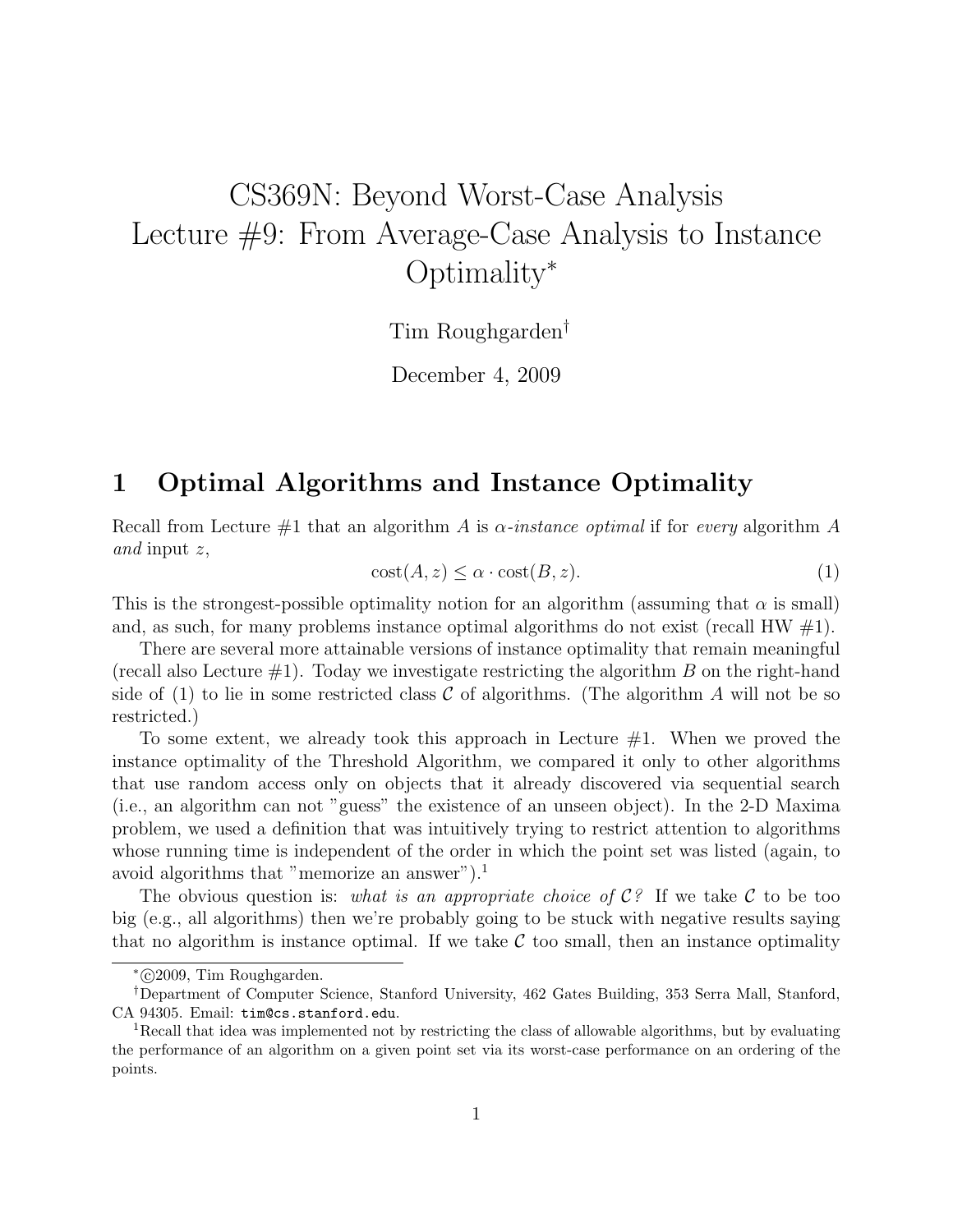guarantee might not be very impressive. Ideally, we want to choose  $\mathcal C$  so that at least one but very few algorithms are instance optimal.

The plan for today is to follow a principled, two-step approach for identifying classes  $\mathcal{C}$ of algorithms.

- 1. Choose a set  $D$  of distributions over inputs, which ideally is as rich as possible.<sup>2</sup> '
- 2. Define

$$
C_{\mathcal{D}} := \{ \text{algorithms } A : A \text{ optimal for some } D \in \mathcal{D}, \}.
$$
 (2)

where an optimal algorithm for a distribution  $D$  the one that minimizes expected cost  $\mathbf{E}_{z\sim D}[\text{cost}(A, d)].$ 

An easy fact is that if A is approximately instance optimal with respect to the set  $\mathcal{C}_{\mathcal{D}}$ , then A is simultaneously has near-optimal expected cost with respect to every distribution  $D \in \mathcal{D}$ .

**Proposition 1.1** If A is  $\alpha$ -instance optimal with respect to  $\mathcal{C}_D$ , then

$$
\mathbf{E}_{z \sim D}[\text{cost}(A, z)] \le \alpha \cdot \mathbf{E}_{z \sim D}[\text{cost}(OPT_D, z)] \tag{3}
$$

for every  $D \in \mathcal{D}$ , where  $OPT_D$  denotes the optimal algorithm for the distribution D.

The guarantee in Proposition 1.1 is interesting because the algorithm  $OPT_D$  on the righthand side of  $(3)$  is carefully tailored to the distribution D, while the algorithm A on the left-hand side is defined independently of D. 3

*Proof of Proposition 1.1:* Fix  $D \in \mathcal{D}$ . By the definition of  $\mathcal{C}_{\mathcal{D}}$ ,  $OPT_D \in \mathcal{C}_{\mathcal{D}}$ . By the definition of instance optimality,  $\text{cost}(A, z) \leq \alpha \cdot \text{cost}(OPT_D, z)$  for every input z. Taking expectations completes the proof.  $\blacksquare$ 

We emphasize the being  $\alpha$ -instance optimal with respect to  $\mathcal{C}_{\mathcal{D}}$  is strictly stronger than the guarantee in Proposition 1.1, since it applies input-by-input rather than merely to expectations. Also, it is important to understand that distributions over inputs are used only to define the set  $\mathcal{C}_{\mathcal{D}}$ , and thereafter the goal is a distribution-free (input-by-input) guarantee.

## 2 Online Decision Making

#### 2.1 The Setup

Consider the following rather unfair game, which takes place over T rounds. At each round  $t = 12, \ldots, T$ :

<sup>&</sup>lt;sup>2</sup>Examples from previous lectures include Markov paging (where  $\mathcal D$  is the distributions generated by Markov Chains), diffuse adversaries and block sources (where  $\mathcal D$  is the "sufficiently random/uniform" distributions), and self-improving algorithms (where  $\mathcal D$  is the distributions with independent components).

<sup>&</sup>lt;sup>3</sup>This implies that no algorithm, whether is  $C_{\mathcal{D}}$  or not, can be  $\alpha$ -instance optimal with respect to  $C_{\mathcal{D}}$  with  $\alpha < 1$ .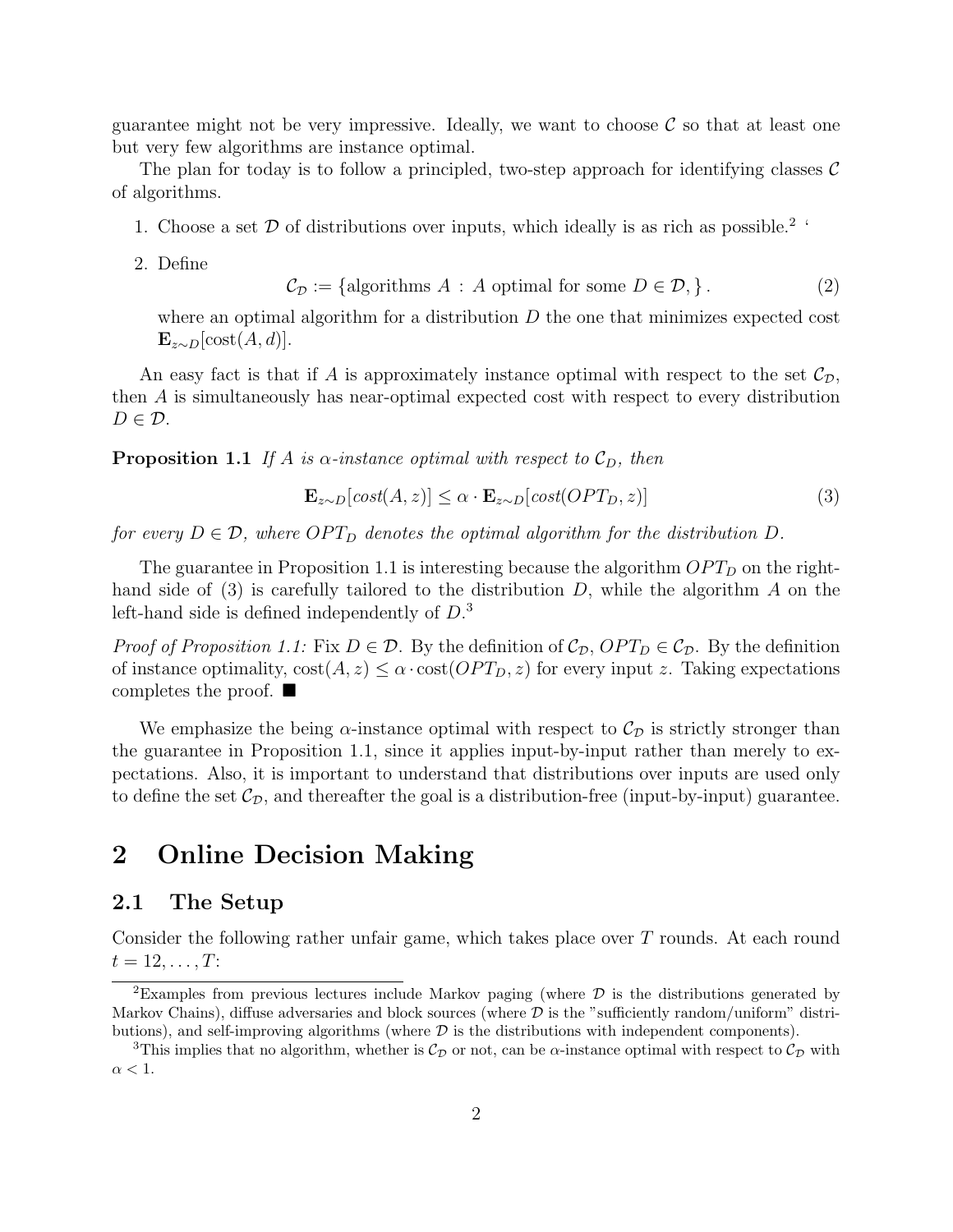- 1. you probabilistically choose a strategy  $s_t$  from a fixed set S of strategies.
- 2. an adversary, who knows your probability distribution but not your actual strategy choice, chooses a cost vector  $c^t : S \to [0, 1]$ .

The cost  $cost(A, c)$  of an online algorithm A for playing this game is defined in the expected value (of A's random coin flips) of  $\sum_{t=1}^{T} c^{t}(s^{t})$ .

An easy fact is that no online algorithm is instance optimal against all online algorithms. The problem again is algorithms that "memorize the input". In more detail, fix an online algorithm A. If an adversary randomizes between the cost vectors  $(1, 0)$  and  $(0, 1)$  at every round, then the expected cost incurred by A is  $T/2$ . This implies that there exists a fixed input z such that  $\text{cost}(A, z) \geq T/2$ . On the other hand, there exists an online algorithm B with  $\text{cost}(B, z) = 0$  (where B just correctly guesses the zero-cost strategy at every time step).

#### 2.2 From Average-Case Analysis to Instance Optimality

The unnaturalness of the algorithm  $B$  above suggests looking for an instance optimality guarantee with respect to a smaller set of "reasonable algorithms". We use the two-step approach from Section 1 for this purpose.

The first step is a thought experiment: if the input (i.e., the cost vectors) where generated by a probability distribution, then what would we do? We consider the simple case where each vector  $c^t$  is an IID draw from a known distribution D. (There can be arbitrary dependence between the cost of different strategies, but there is no dependence between the the cost vectors at different rounds.) In the case, the optimal online algorithm is obvious: to minimize the expected cost, just set

$$
s^{t} = \operatorname*{argmin}_{s \in S} \mathbf{E}_{c^{t} \sim D} [c^{t}(s)].
$$

Observe that since D is independent of t, the optimal choice of  $s<sup>t</sup>$  is time-invariant. Thus, ranging over all such distributions  $D:$  if  $D$  is the set of IID cost vector distributions, then  $\mathcal{C}_{\mathcal{D}}$  is the set of constant (time-invariant) online algorithms.

Having defined the set  $\mathcal{C}_{\mathcal{D}}$  of algorithms that we seek to compete with, we now dispense with any distributions and seek an input-by-input guarantee —  $\alpha$ -instance optimality with respect to  $\mathcal{C}_{\mathcal{D}}$ . The main result of this section is a classic one.

**Theorem 2.1** ([?]) There is a randomized online algorithm for online decision-making that is  $\alpha$ -instance optimal with respect to the above set  $\mathcal{C}_{\mathcal{D}}$ , where  $\alpha$  is essentially 1.

The meaning of "essentially 1" will be clear at the end of the proof. Theorem 2.1 has been rediscovered numerous times over the years in various communities. In the vocabulary of learning theory, it establishes the existence of a no (external) regret algorithm.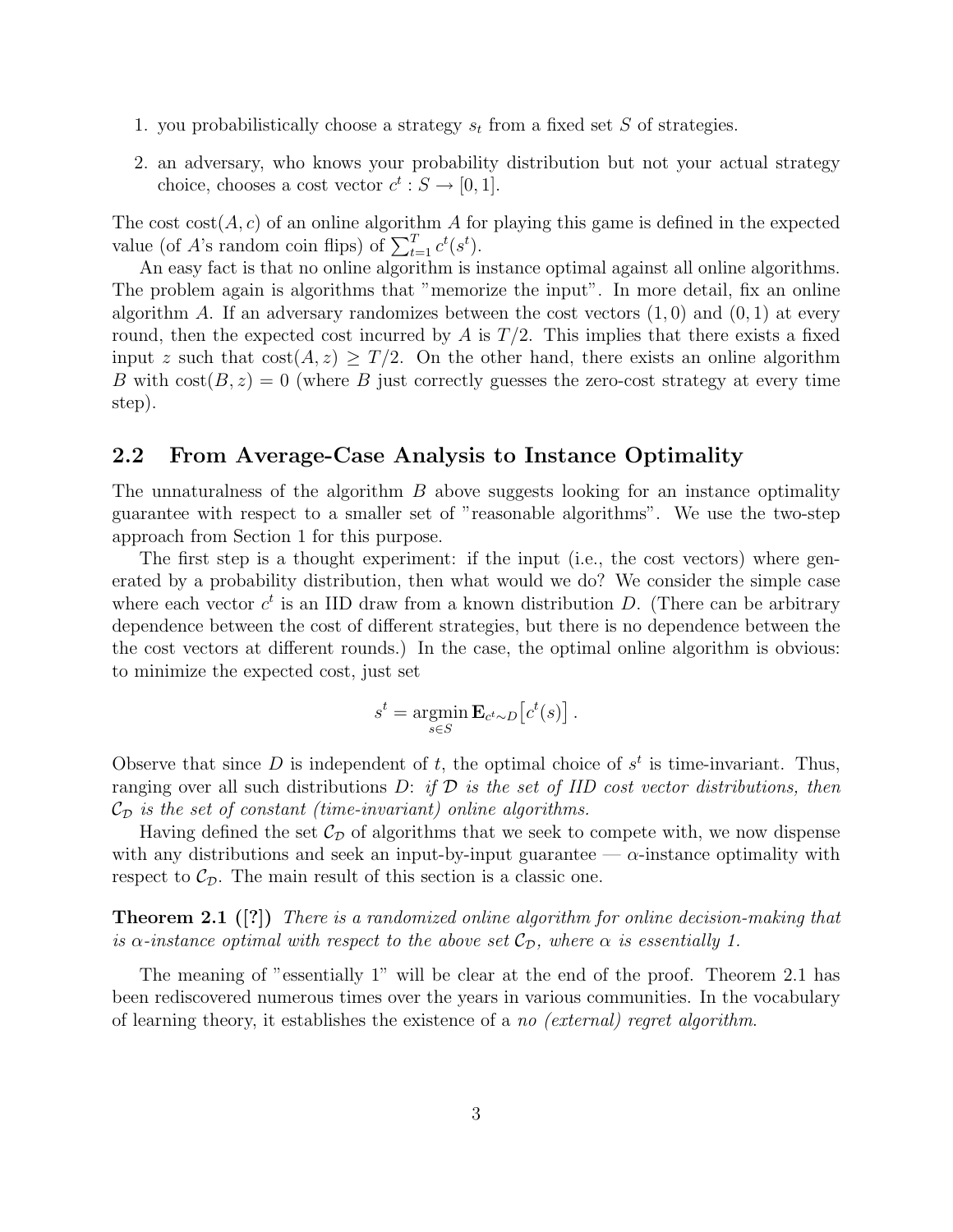#### 2.3 The Algorithm

The algorithm is simple and based on two principles. First, a strategy should be chosen randomly with the probabilities based on their past performances. (Note that since the input is arbitrary and not generated by a distribution, it's not obvious that this is the right thing to do.) Second, the probability assigned to poorly performing actions should be decreased aggressively (i.e., exponentially). The precise algorithm is as follows. Note that

- 1. Initialize  $w_s = 1$  for every  $s \in S$ .
- 2. For each  $t = 1, 2, ..., T$ :
	- (a) Choose strategy s with probability proportional to the weights: with probability  $w_s^t/W^t$ , where  $W^t = \sum_s w_s^t$ .
	- (b) After seeing the cost vector  $c^t$ , update  $w_s^{t+1} = w_s^t (1 \epsilon)^{c^t(s)}$ , where  $\epsilon > 0$  is a small (subconstant) parameter whose value we'll fix later.

#### Figure 1: How to make decisions on-line.

the weights of strategies only decrease. For example, if strategy s incurs zero cost at some time step, its weight stays the same; if it incurs unit cost, its weight is multiplied by a  $(1-\epsilon)$ factor.

#### 2.4 The Analysis

The high-level idea of the analysis is to use the total weight  $W<sup>t</sup>$  of all strategies as an intermediary to relate the two quantities we care about, the cost of the best time-invariant strategy and the cost of our algorithm.

- 1. We can lower bound  $W<sup>T</sup>$  as a function of the cost incurred by the best time-invariant strategy — if a good such strategy exists, it single-handedly provides a good lower bound on  $W^T$ .
- 2. The total weight  $W<sup>T</sup>$  decreases exponentially fast with the cost incurred by our algorithm.

After these two ideas are formalized, the proof follows by a suitable rearrangement of terms.

*Proof of Theorem 2.1:* Consider an input  $c^1, \ldots, c^T$ . Let s<sup>\*</sup> denote the optimal time-invariant strategy (i.e., the smallest cost incurred by an algorithm in  $\mathcal{C}_{\mathcal{D}}$ . Define

$$
OPT = \sum_{t=1}^{T} c^t(S^*).
$$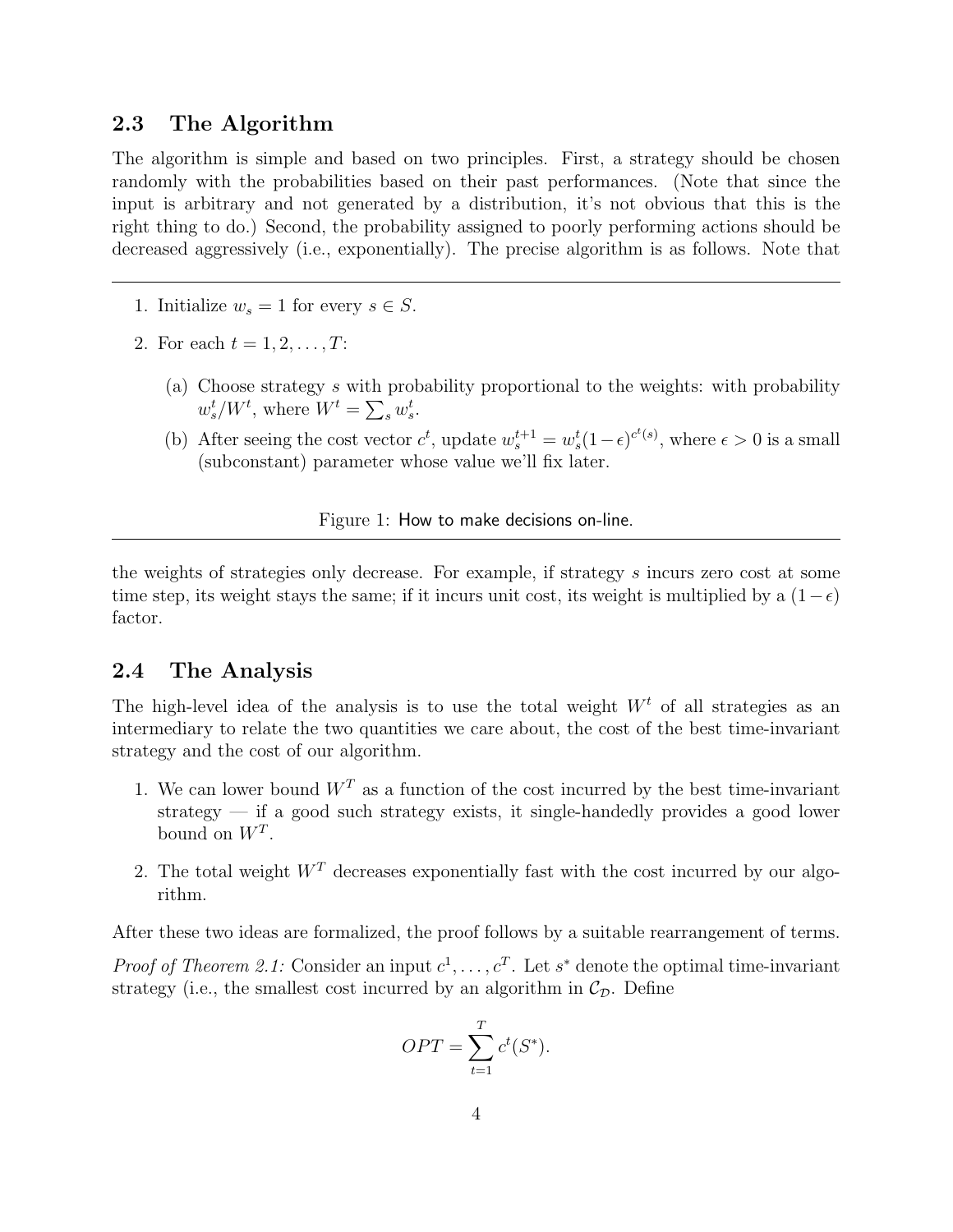Then,

$$
W^T \ge w_{s^*}^T = w_{s^*}^1 \prod_{t=1}^T (1 - \epsilon)^{c^t(s^*)} = (1 - \epsilon)^{OPT}.
$$
\n(4)

On the other hand, for every t, we can track the contraction of  $W<sup>t</sup>$  in terms of the expected cost of our algorithm:

$$
W^{t+1} = \sum_{s \in S} w_s^{t+1} = \sum_{s \in S} w_s^t (1 - \epsilon)^{c^t(S)} \le \sum_{s \in S} w_s^t (1 - \epsilon c^t(s)) = W^t (1 - \epsilon \gamma_t), \tag{5}
$$

where the inequality holds because  $\epsilon \in [0, \frac{1}{2}]$  $\frac{1}{2}$  and  $c^t(s) \in [0,1]$  (as you are invited to check) and where  $\gamma_t$  is defined to make the last equality hold, as

$$
\gamma_t = \sum_{s \in S} c^t(S) \cdot \frac{w_s^t}{W^t}.
$$

Observe that  $\gamma_t$  is more famously known as the expected cost incurred by our algorithm at time t.

Iterative  $(5)$  for all t and combining the result with  $(4)$  yields

$$
(1 - \epsilon)^{OPT} \leq W^T \leq \underbrace{n}_{=W^1} \prod_{t=1}^T (1 - \epsilon \gamma_t).
$$

This inequality is a good start because it relates the two quantities that we care about, OPT and our expected cost  $\sum_{t} \gamma_t$ . To relate them more directly, we take logarithms to get

$$
OPT \ln(1 - \epsilon) \leq \ln n + \sum_{t=1}^{T} \ln(1 - \epsilon \gamma_t).
$$

To extract the  $\gamma_t$ 's, we apply the Taylor series

$$
\ln(1+x) = x - \frac{x^2}{2} + \frac{x^3}{3} - \dots
$$

to the right-hand side with  $x = -\epsilon \gamma_t$  (and, while we're at it, to the left-hand side too). Since  $\epsilon \in [0, \frac{1}{2}]$  $\frac{1}{2}$  and  $\gamma_t \in [0,1]$ , we can get away with throwing out all but the first term on the right-hand side (yielding an overestimate) and by doubling the second term on the left-hand side (yielding an underestimate of  $\ln(1 - \epsilon)$ ):

$$
OPT(-\epsilon - \epsilon^2) \le \ln n + \sum_{t=1}^T (-\epsilon \gamma_t)
$$

and hence

$$
\sum_{t=1}^{T} \gamma_t \le OPT \cdot \left( 1 + \epsilon + \frac{\ln n}{\epsilon OPT} \right). \tag{6}
$$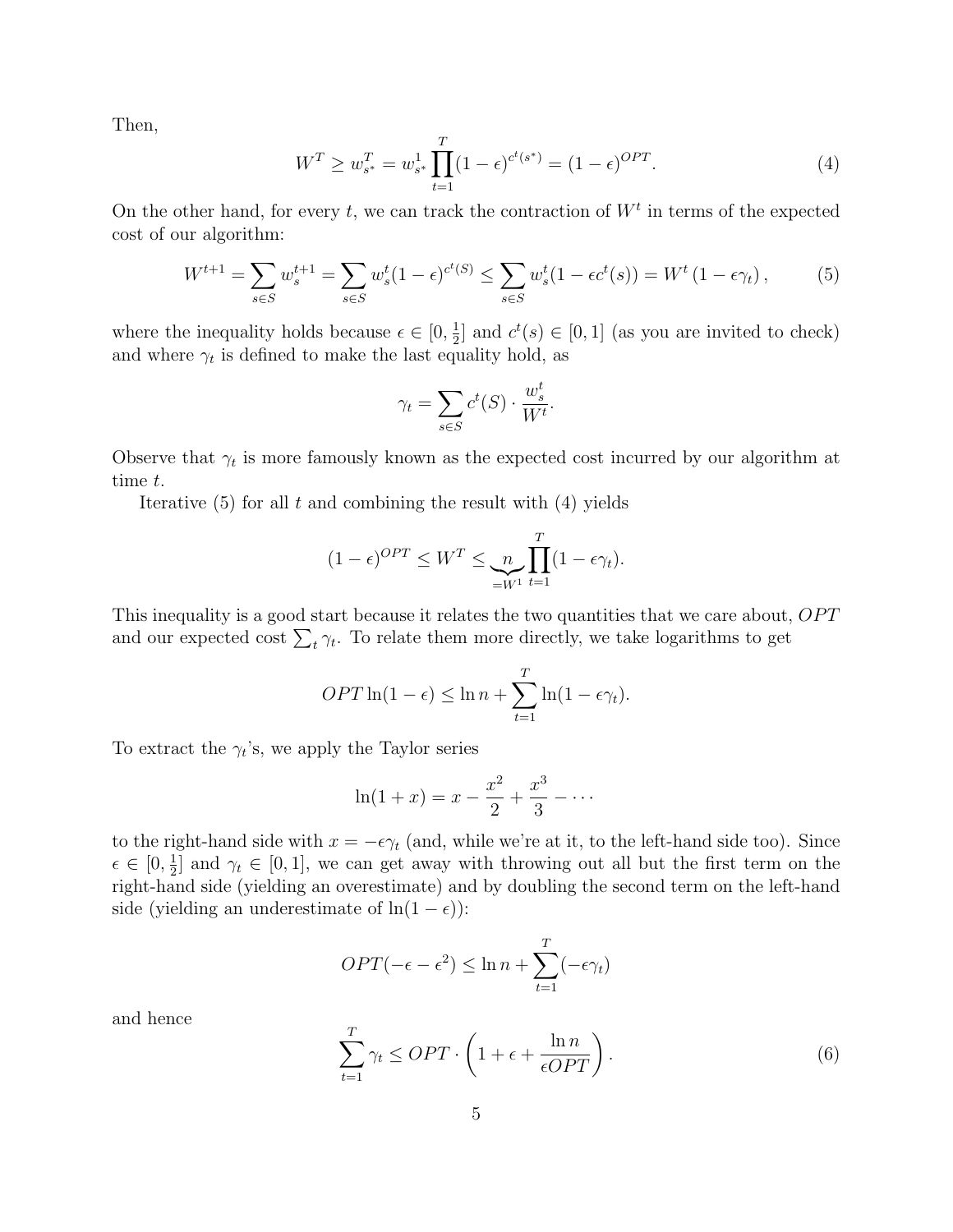The traditional interpretation of the guarantee (6) is that the per-round additive loss ( $\epsilon OPT$ +  $\epsilon^{-1} \ln n / T$  tends to 0 as  $T \to \infty$ , provided  $\epsilon$  is chosen appropriately (a natural choice is  $\epsilon = \sqrt{\ln n / T}$ , to equalize the two additive loss terms). If we want to think in terms of a relative approximation of cost, as in  $\alpha$ -instance optimality, then the simplest interpretation is: as OPT grows large (asymptotically larger than  $\ln n$  we can take  $\epsilon$  to be subconstant and hence the relative approximation factor in (6) is  $1 + o(1)$ .

## 3 Auctions for Digital Goods

### 3.1 The Setup

Our second example is an instance optimal guarantee for revenue-maximizing auctions. The simple setup is: there is a single type of good with can be produced in unlimited supply at zero cost (e.g., a mp3 that you want to sell). There are n potential buyers, each with a *valuation*  $v_i$  that represents is maximum willingness to pay for the good.

Our "computational model" will be called the *truthful auctions*. If you haven't seem them before, the model might seem a bit unnatural and limited. Nevertheless, truthful auctions are a good abstraction of arbitrary selling procedures (as can be justified formally, though we won't do so here).

Formally a truthful auction has the following form: separately for each buyer  $i =$  $1, 2, \ldots, n$ :

- 1. Using only  $v_{-i}$  (the valuations other than  $v_i$ ), formulate a "take-it-or-leave-it" offer price  $p_i(v_{-i})$  for i (or, a probability distribution over such prices).
- 2. The revenue obtained from i is defined as  $p_i(v_{-i})$  if  $p_i(v_{-i}) \leq v_i$  (since i accepts the offer) and 0 otherwise (since i declines the offer).

A digression: the motivation for forcing the offer price to i to be independent of i's valuation is that typically the  $v_i$  is a priori known only to the potential buyer and not to the seller. The seller then has no choice but to (implicitly or explicitly) solicit a bid — which is then used as a proxy for  $v_i$  — from the potential buyer (e.g., you do this when you type a bid into eBay). If  $p_i$  was allowed to depend on  $v_i$ , this would encourage bidders to manipulate the system — this is generally undesirable and, in the present context, doesn't increase the maximum-obtainable revenue anyways.

For example, the *Vickrey auction* is defined as follows: it sells only one item, the buyer with the highest valuation, and charges the value of the second-highest valuation. As you should verify, this corresponds to the pricing functions  $p_i(v_{-i}) = \max_{j \neq i} v_j$  for each i. If you think about eBay, it is precisely an implementation of the Vickrey auction  $-$  in particular, if you win, the price you pay is governed by the next-highest bid and not by the value of your own bid.

Of course, with an unlimited supply of goods, one wouldn't use the Vickrey auction. So which truthful auction is the best for revenue-maximization? As usual, the strongestpossible argument would exhibit an auction A that is  $\alpha$ -instance optimal (with  $\alpha$  small) with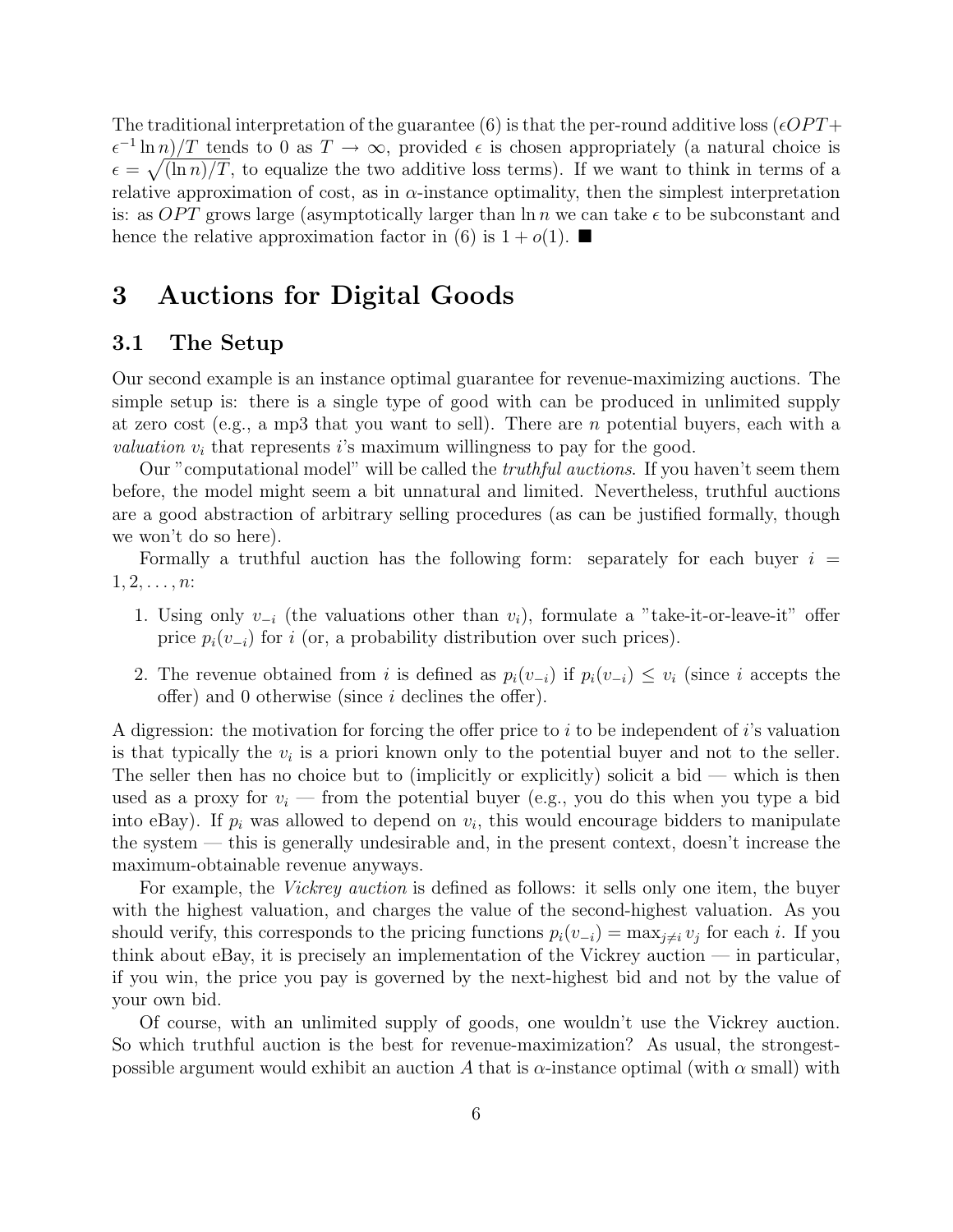respect to all truthful auctions. As in the online decision-making problem, this guarantee is simply not possible. The first observation is that, for every input  $v$ , there is a truthful auction A that obtains the full revenue  $\sum_{i=1}^{n} v_i$  (A "memorized the input" and sets  $p_i(\cdot)$ to be the constant function  $v_i$ ). The second observation is that no (possibility randomized) truthful auction always earns revenue at least a constant fraction of  $\sum_{i=1}^{n} v_i$ . At the risk of oversimplifying things, the basic intuition is that  $p_i(v_{-i})$  is essentially a guess about what  $v_i$ is — and  $v_i$  could be anything, from 1, to a million, to a billion, and so on. Thus any (even randomized) guess will perform poorly for some values of  $v_i$ .

#### 3.2 From Average-Case Analysis to Instance Optimality

Again, the use of input-memorizing algorithms in the above discussion motivates proving an instance optimality guarantee with respect to a smaller set algorithms that is generated using the paradigm in Section 1.

Recall that we start with a thought experiment: if the input (i.e., the valuations) is drawn from a probability distribution, what would we do? We consider the simple case where each valuation  $v_i$  is an IID draw from a known distribution D. Under this assumption, the expected revenue-maximizing truthful auction is easy to characterize: for each buyer  $i$ , choose

$$
p_i(v_{-i}) = \underset{p}{\text{argmax}} \underbrace{p}_{\text{revenue from sale probability of sale}}
$$

where  $F$  is the distribution function of  $D$ .

Observe that this offer price is independent of  $v_{-i}$  (because of the independence of the  $v_i$ 's) and of i (because buyers' valuations are identically distributed) Thus, ranging over all such distributions D: if  $\mathcal D$  is the set of IID valuation distributions, then  $\mathcal C_{\mathcal D}$  is the set of auctions that always offer all buyers some fixed and common offer price  $p^*$ .

Now that the relevant set  $\mathcal{C}_{\mathcal{D}}$  has been defined, we forget about distributions and look for an instance optimality guarantee. A simple observation: an auction A is  $\alpha$ -instance optimal with respect to  $\mathcal{C}_{\mathcal{D}}$  if and only if for all sorted inputs v (with  $v_1 \ge v_2 \ge \cdots \ge v_n$ ), the expected revenue of A is at least

$$
\frac{1}{\alpha} \max_{1 \le i \le n} i \cdot v_i.
$$
 (7)

,

Restricting attention to sorted vectors is without loss (by renaming the bidders) since we only use auctions that are symmetric, meaning that the expected revenue is invariant under permutations of an input. For a sorted vector, we claim the maximum in (7) is the maximum revenue obtainable by a common offer price (i.e., by an auction of  $\mathcal{C}_{\mathcal{D}}$  on the input v) – this is because, for each i, among all common offer prices p that sell to exactly i bidders,  $v_i$ generates the most revenue (namely  $i \cdot v_i$ ).

We prove a result that is a little weaker than instance optimality.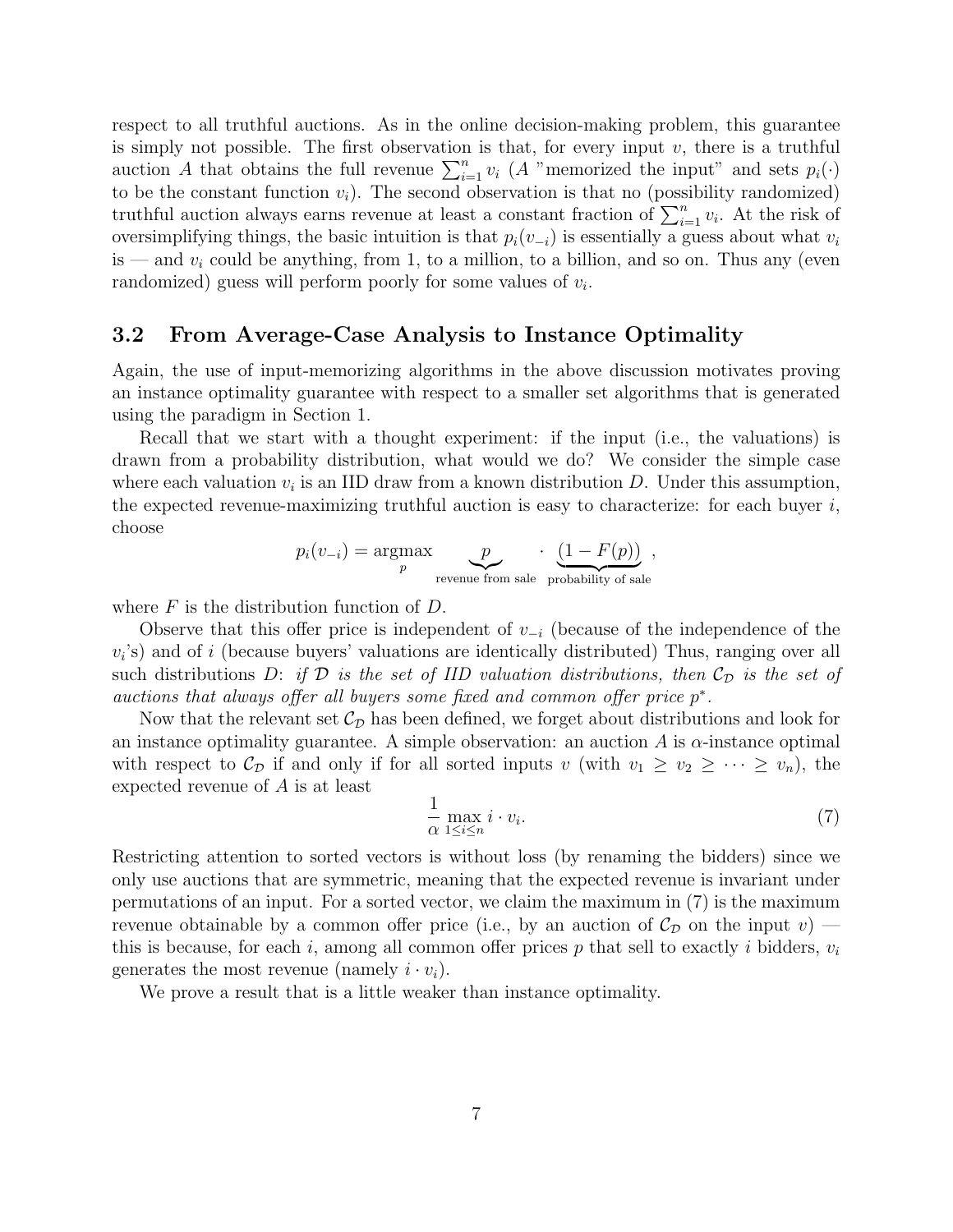**Theorem 3.1** ([?]) There is a randomized auction A such that, for every sorted input v, the expected revenue of A is at least

$$
\frac{1}{4} \max_{2 \le i \le n} i \cdot v_i.
$$
 (8)

Comparing (7) and (8), we see that Theorem 3.1 is 4-instance optimal only on the subset of inputs for which  $\arg\max_{1 \leq i \leq n} iv_i \geq 2$ . Note that the inputs which fail to satisfy this property are those with a single bidder with an extremely high valuation compared to the others. This deficiency is necessary, more or the less for the same reason it's impossible to always obtain revenue at least a constant fraction of  $\sum_{i=1}^{n} v_i$  (even if you know that there is a single very wealthy buyer and you who it is, you still don't know what price to offer them). Fortunately, inputs with  $\arg \max_{1 \leq i \leq n} iv_i = 1$  don't seem very relevant in theory or in practice. For example, if the valuations are IID draws from a distribution that satisfies some mild conditions, then almost all of the expected revenue will come from inputs that satisfy argmax<sub>1≤i≤n</sub>  $iv_i \geq 2$  anyway — in this case, the inputs for which Theorem 3.1 doesn't apply are of little importance.

#### 3.3 The Algorithm

The key subroutine in the auction of Theorem 3.1 is called a *Profit Extractor*. It takes as input valuations v and a revenue target R. The subroutine tries to find a set S of buyers are willing to pay at least  $R/|S|$ , starting from the set of all potential buyers and removing cheapskates as necessary.

**Input:** valuations  $v$  and a revenue target  $R$ .

- 1. Initialize S to be the set of all potential buyers.
- 2. While there is a buyer  $i \in S$  for which  $v_i \langle R/|S|$ , delete an arbitrary such bidder.
- 3. Return the final set S of winners, and (if  $S \neq$ ) charge each of them  $R/|S|$ .

Figure 2: The Profit Extract subroutine.

This subroutine can be implemented as a truthful auction by setting  $p_i(v_{-i})$  as follows: imagine, as a thought experiment, resetting  $v_i$  to  $+\infty$  and running ProfitExtract on v. It halts with at least one winner (*i*, if no one else) and charges all winners S some price  $R/|S|$ . Setting  $p_i(v_{-i})$  to this value of  $R/|S|$  for each i is the same as running the above 3-step auction (as you should verify). Note that  $p_i(v_{-i})$  is independent of  $v_i$  in this definition, as required.

The point of the Profit Extractor is to reduce revenue maximization to a decision version, namely whether or not raising a given amount of revenue  $R$  is possible. The subroutine solves this decision problem in the following sense.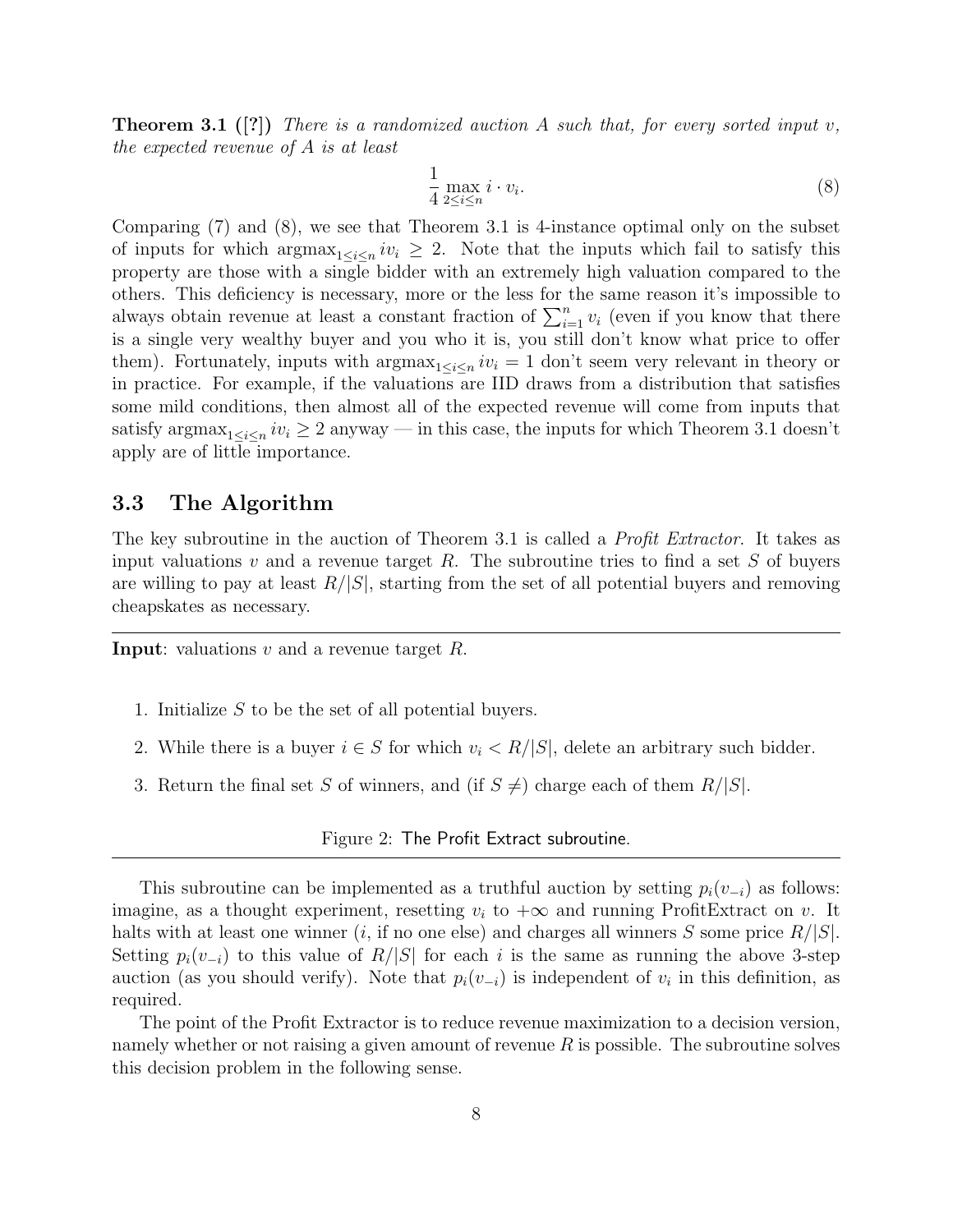**Lemma 3.2** If there is a common offer price that extracts revenue R from the sorted input v (i.e.,  $\max_{i \leq i \leq n} i \cdot v_i \geq R$ ), then ProfitExtract will successfully compute such a price (and halt with  $S \neq \emptyset$ ).

*Proof:* Assume that  $i \cdot v_i \geq R$  with T being the top i bidders, so  $v_j \geq R/i$  for every  $j \in T$ . Initially,  $T \subseteq S$ . By induction on the number of iterations,  $T \subseteq S$  at the end of the algorithm (since  $|S| \geq |T| = i$ , every buyer  $j \in T$  is only asked to pay prices at most  $R/|S| \leq R/i \leq v_i$ ). ▅

So, if we can identify a suitable revenue target  $R$ , then we are done because of the Profit Extractor. You might wonder why we don't just set R to be the maximum revenue obtainable from all bidders and then run the Profit Extractor. The reason is that this is not a truthful auction — the value R is now a function of every valuation  $v_i$ , and the prices offered by the Profit Extractor then inherit this dependence. Instead, we need to make sure every buyer participates in a Profit Extractor while wielding no influence over the corresponding revenue target. Perhaps the simplest implementation of this idea is the Random Sampling Profit Extractor (RSPE) auction.

Input: valuations v.

- 1. Randomly partition the valuations  $v$  into two groups,  $x$  and  $y$ . (Flip an independent and fair coin for each of the potential buyers.)
- 2. Set  $R_1$  to be the maximum revenue obtainable from the valuations x via common offer price.
- 3. Set  $R_2$  to be the maximum revenue obtainable from the valuations y via common offer price.
- 4. ProfitExtract $(x, R_2)$ .
- 5. ProfitExtract $(y, R_1)$ .

Figure 3: The RSPE auction.

This is a truthful auction because, for each i, the valuation  $v_i$  does not affect the revenue target for the group to which i belongs, and because for a fixed revenue target the price offered to *i* by ProfitExtract is independent of  $v_i$ .

The next example shows that the RSPE auction is no better than 4-instance optimal, even when restricting to sorted inputs v for which  $\arg\max_{1 \leq i \leq n} iv_i \geq 2$ .

**Example 3.3** Suppose  $n = 2$ ,  $v_1 = 1$ , and  $v_2 = \frac{1}{2}$  $\frac{1}{2}$ . Note that  $\max_{2 \leq i \leq n} iv_i = 1$ . With 50% probability, the RSPE auction will put two bidders in one group and zero in the other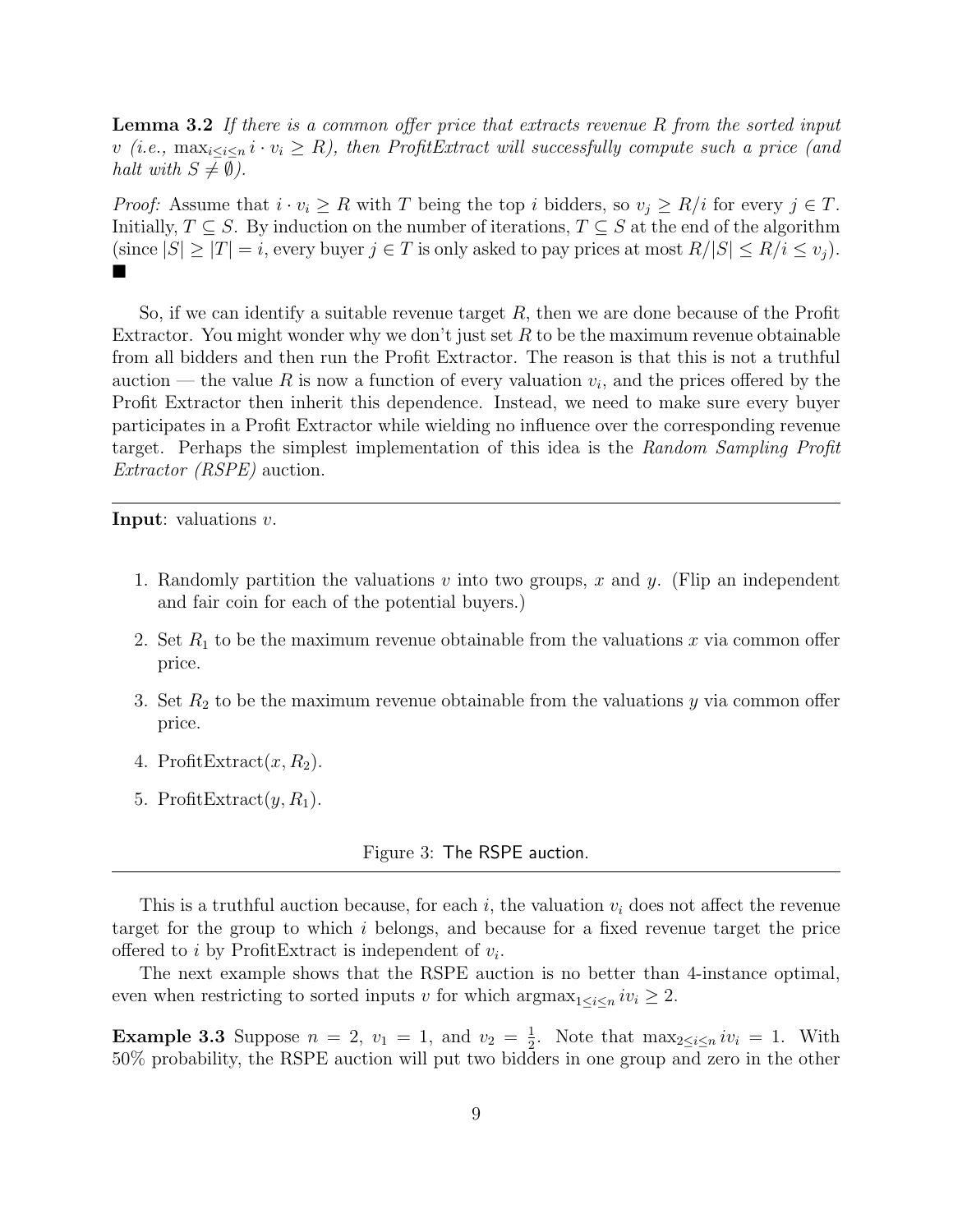— in this case it will try to ProfitExtract 0 from the two bidders (successfully, for what its worth) and 1 from the empty group (unsuccessfully), for a revenue of 0. With 50% probability, the RSPE auction will split the two bidders into different groups — then, it will successfully extract revenue  $\frac{1}{2}$  from the first bidder and will unsuccessfully try to extract 1 from the second bidder. In this case its revenue is  $\frac{1}{2}$ . Overall, its expected revenue is  $\frac{1}{4} = \frac{1}{4}$  $\frac{1}{4} \cdot \max_{2 \leq i \leq n} iv_i.$ 

#### 3.4 The Analysis

We now prove Theorem 3.1. We start with an easy lemma.

**Lemma 3.4** With probability 1, the revenue of the RSPE auction is at least  $\min\{R_1, R_2\}$ .

*Proof:* Lemma 3.2 and the definition of the RSPE auction imply that Whichever of  $R_1, R_2$ is smaller will be successfully extracted from the opposite group of valuations.  $\blacksquare$ 

Thus the key lemma, which completes the proof of Theorem 3.1, is the following.

**Lemma 3.5** For every sorted input  $v$ ,

$$
\mathbf{E}_{splits(x,y)}[\min\{R_1,R_2\}] \geq \frac{1}{4} \cdot \left[\min_{2 \leq i \leq n} i \cdot v_i\right].
$$

*Proof:*, Fix a sorted input v, and let  $i = \argmax_{2 \leq j \leq n} j \cdot v_j$ . Let  $i_1$  and  $i_2$  denote the number of the top i bidders that are in x and y, respectively (so  $i_1 + i_2 = i$  with probability 1). Now,  $v_i$  is one candidate common offer price for both x and y, and it will generate revenue  $i_1 \cdot v_i$ and  $i_2 \cdot v_i$ , respectively. Since  $R_1, R_2$  are defined using the *best* common offer price for each group, we have

$$
\min\{R_1, R_2\} \ge v_i \cdot \min\{i_1, i_2\}.
$$

Thus, we only need to prove that

$$
\mathbf{E}_{\text{splits}}[\min\{i_1, i_2\}] \ge \frac{i}{4} \tag{9}
$$

for every  $i \geq 2$ . (Inequality (9) would certainly be false when  $i = 1$ , since the left-hand side would be 0.) Note that, combinatorially, inequality  $(9)$  is asking about throwing i balls into two urns, and claim that the split is balanced 25%-75% or better on average.

We warm up with a little case analysis. When  $i = 2$ ,  $\min\{i_1, i_2\}$  is either 0 or 1, with 50/50 probability. So the left-hand side of (9) is  $\frac{1}{4}$ , which is the same as the right-hand side in this case. (Cf., Example 3.3.) When  $i = 3$ ,  $\min\{i_1, i_2\}$  is again either 0 or 1, now with 25/75 probability. The left-hand side of (9) is now  $\frac{3}{4}$ , as is the right-hand side in this case.

For a general number  $i \geq 2$  of balls, we first throw in either 2 or 3 balls, depending on whether or not i is even or odd, respectively. We know  $(9)$  holds at this point. Now we throw in balls a pair at a time. Each time,  $i$  goes up by 2 and the right-hand side of  $(9)$ goes up by  $\frac{1}{2}$ . Each time, there is a 50% chance that the two balls go into different urns, in